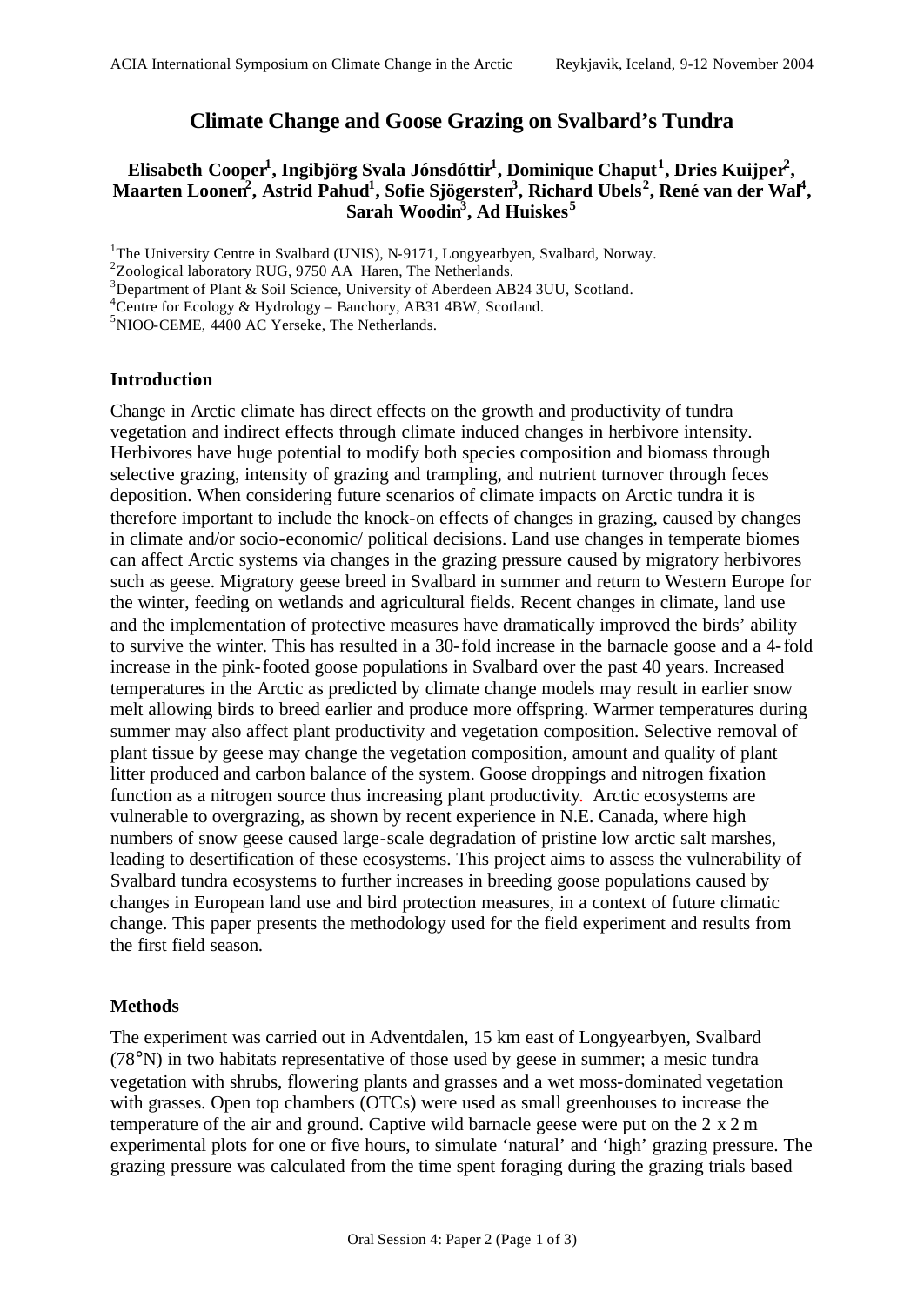on observations of goose behaviour and compared to data from the literature of grazing pressure in a natural situation on Svalbard. The number and length of shoots of key species were recorded before and after grazing to determine the amount grazed. Moss depth was measured at eight locations in each plot after the first field season.

## **Results**

2003 was an unusually warm summer on Svalbard; however the open top chambers increased temperatures above ground in both habitats and below ground in the mesic habitat (Table 1); temperature increases were highest in the mesic habitat. OTCs increased the size of plants of *Alopecurus borealis* but had no significant effect on *Dupontia* sp. (Figure 1).

The grazing pressure created with captive geese on experimental plots for one hour was similar to that observed in natural systems on Svalbard for both mesic and wet habitats (Table 2). The 5 hour treatment achieved a grazing pressure much higher than that observed experimentally in one hour or in natural systems on Svalbard. Foraging time was 2.6 and 3.4 times higher in the 5 hour compared to the one hour treatment for mesic and wet habitats (respectively). Geese are selective grazers- they prefer the wet habitats and start grazing *Equisetum* then *Dupontia* then switch to mosses. The proportion of shoots grazed or removed by grazing was higher in the 5 hour treatment than in the one hour treatment for *Bistorta vivipara* and *Alopecurus borealis* on the mesic habitat and *Equisetum arvense* and *Dupontia sp.* in the wet habitat (Figure 2). Trampling by the geese caused a reduction in the depth of moss in the wet habitat (Figure 3).

## **Conclusions**

This unique field experiment has enabled a detailed study into climate-goose-vegetation interactions. In our presentation we show further tundra responses to the experimental treatments outlined here.

## **Acknowledgements**

The work presented here is part of Work Package 4 of 'FRAGILE': FRagility of Arctic Goose habitat: Impacts of Land use, conservation and Elevated temperatures; a research project funded by the European Commission Directorate-General for Research, contract no: EVK2-2001-00235. The authors would like to thank UNIS for logistic support during fieldwork.

## **References**

- Drent, R.H., Black, J.M., Loonen, M.J.J.E. Prop, J., 1998. Barnacle geese *Branta leucopsis* on Nordenskjöldkysten, western Spitsbergen- in thirty years from colonization to saturation. *Norsk Polarinstitutt Skrifter* 200: 105-114.
- Loonen, M.J.J.E., Tombre, I.M. and Mehlum, F., 1998. Development of an arctic barnacle goose colony: interactions between density and predation. *Norsk Polarinstitutt Skrifter* 200:67-79.
- Stahl, J. and Loonen, M.J.J.E., 1998. Effects of predation risk on site selection of barnacle geese during brood rearing.*Norsk Polarinstitutt Skrifter* 200: 91-98.
- Prop, J. van Eerden, M.R. and Drent, R.H.,1984. Reproductive success of the Barnacle goose *Branta leucopsis* in relation to food exploitation on the breeding grounds, western Spitsbergen. *Norsk Polarinstitutt Skrifter* 181: 87-118.

Table 1. Mean July temperatures ( $\degree$ C) of ambient and warmed plots in Adventdalen, Svalbard, 2003.